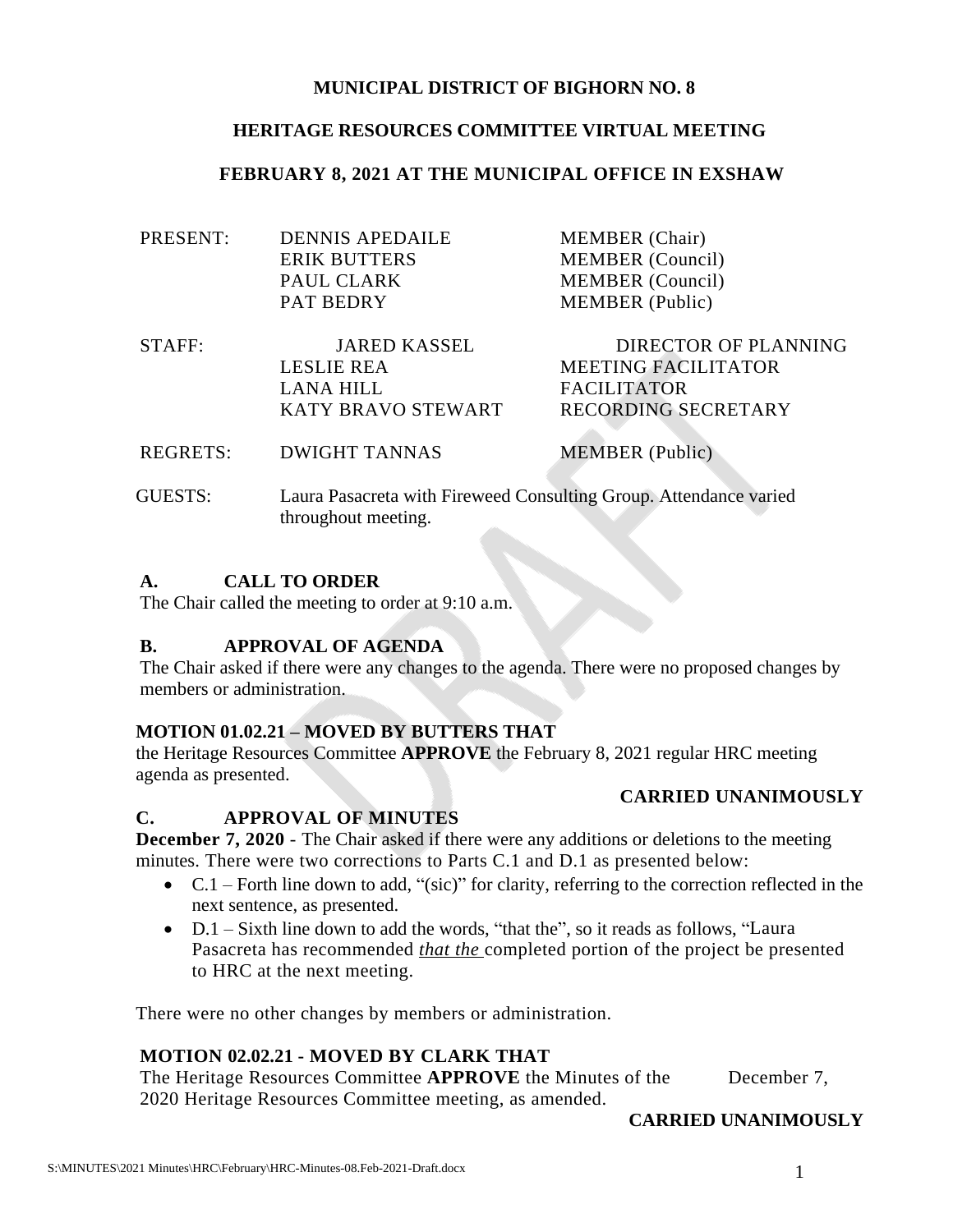## **D. BUSINESS ARISING FROM MINUTES**

## **1. Update – History of Forestry in the MD of Bighorn – Laura Pasacreta (Fireweed Consulting Ltd.)**

The Chair welcomed Laura Pasacreta with Fireweed Consulting Group to the virtual meeting. The consultant Pasacreta prepared a virtual presentation of the History of Forestry in the MD of Bighorn project. It took a few moments for the meeting facilitator and presenter to workout technical details. Comments below were captured during presentation that are pertinent to the final document:

Chair Apedaile commented that this document should follow a logical sequence of an Introductory piece first to give context, then go into Forestry, and ending with Fire Protection. Laura Pasacreta agreed and said that the final would be formatted this way. However, for today's review, she will be presenting Fire Protection and then Forestry.

Pasacreta mentioned that information presented today was based on archives, and therefore are currently stand-alone presentations. Due to Covid-19, most archives are closed, there has therefore been minimal access to archives, site visits, and in-person interviews. They have reached out to a few interviewees that are comfortable with Covid-19 protocols for interviews and are hoping to schedule these as soon as possible.

## **Fire Protection Presentation Comments (sequential)**

Fire protection starts with Indigenous practices, Fireweed Consulting wanted to have this aspect well represented throughout the whole document. Member Clark commented that there was now a comprehensive document added to the HRC Archives that covered Indigenous use and practices of fire protection. Within the document it speaks to Indigenous use of fire protection, which became banned through legislation. Member Clark thought that this important information should be noted in the final document. A copy of this document will be provided to Fireweed Consulting for review.

On the Fire Protection timeline, it shows that in late 1920's the Lesser Slave Lake program with their fire towers was the most successful in Alberta. Members would like information on why? The consultant said this would be edited to explain why. Members also discussed that even though the Dominion Fire legislation began in 1921, there is recollection of Aura Fire Station (log cabin) which was built around 1914 or '15. However, it was burnt down by the original owner of Boundary Ranch. Member Butters recalled stories from his grandfather regarding this. It was discussed if the log cabin at Aura was a CPR initiative or not, due to the distance it was located from the railway. Discussion on the land grants held by CPR, and that they were provided 25 miles on either side of right of way. If the Aura Station was within this 25-mile buffer that CPR might have built a fire protection station. Pasacreta said she would try to obtain original survey maps and see if this Fire Station was within the 25-mile buffer and would investigate it further.

The presentation showed a table summary report of the Directory of Forestry Department of the Interior showing, "Table III number of fires outside national forests: area burned, and fire loss by causes". Discussion on Coal mining required for fueling Locomotive Engines, and that the old railway cars used to cause fires. Now railway cars have better axle and wheel alignment to avoid "hotbox" fires while rolling.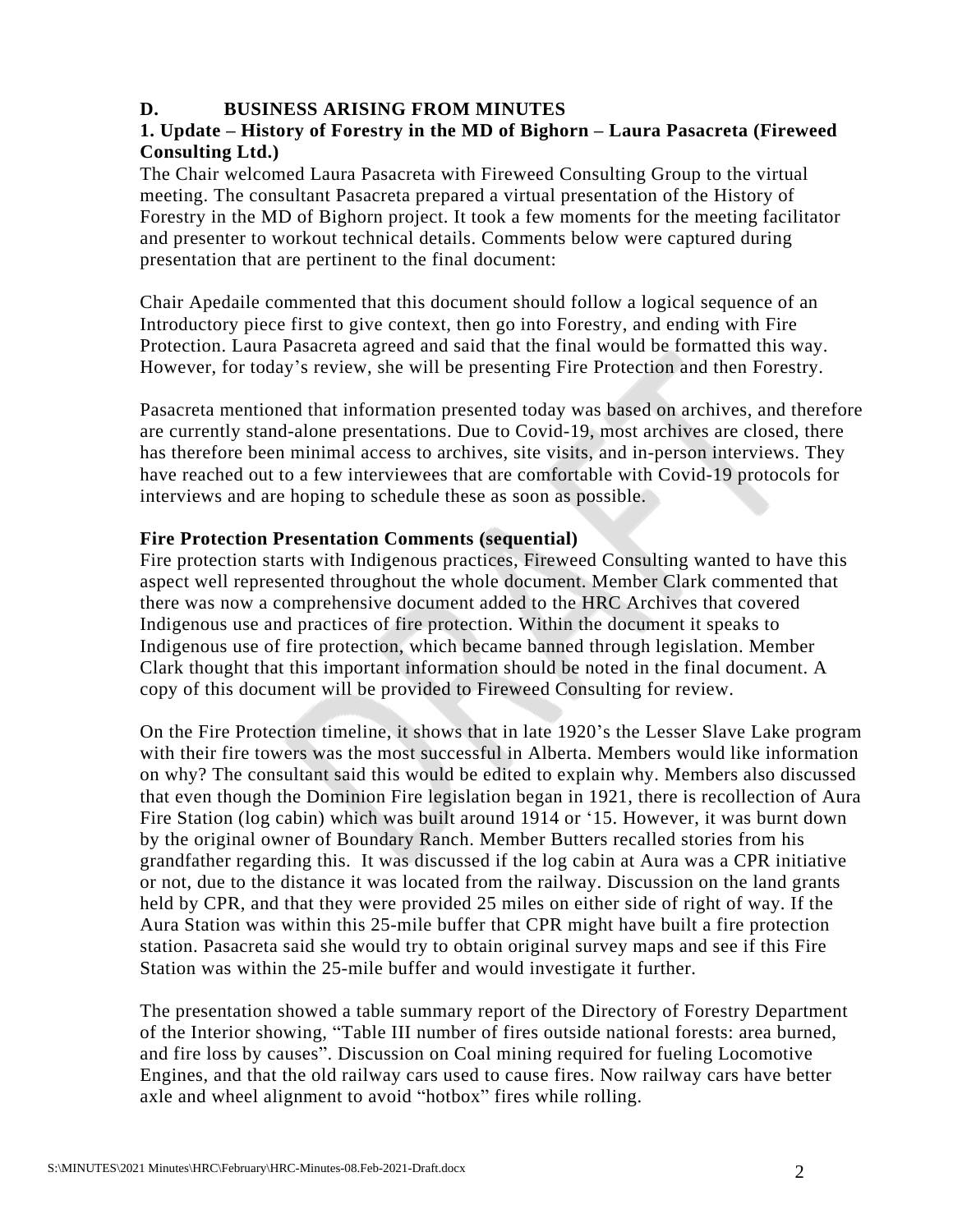Members inquired if any point in the document there are old photographs of any fire lookout station, or old equipment/initiatives that were used so with photographs of modern equipment so how fire protection has evolved over time can be illustrated? Pasacreta said that this concept can be incorporated into the final document.

Chair Apedaile inquired about the presented newspaper clipping obituary for Le Capelain, mentioned a "577 Melborne Ave.", he wanted to know if this was in Alberta? Pasacreta said she will investigate this.

There was discussion regarding the, "Fire Protection Map in the MD"; members recall that the at some point in the document it says that Mockingbird Hill fire station was outside the MD, it needs to be corrected to say it is within the MD. Pasacreta said they would review the document to ensure this is updated.

It was discussed that Barrier Lake may be in Kananaskis ID, but not sure. Members discussed and clarified that Rosebud River is not a creek and is identified correctly on the map as a river. Chair Apedaile suggested that as part of the introduction of these presentations, that this map showing all fire stations presented and have the lookouts within the MD (existing or past removed) singled out. Pasacreta said she will let the consulting team know to create a map reflecting this.

Member Bedry recalled there is one significant fire missing from timelines, cannot recall exact date but around 1930's within the Sibbald Flats Area. Pasacreta said she will let the consulting team know to investigate for a fire in the Sibbald Flats area circ. 1930's to add to the timeline.

Member Bedry recalled a story from her father regarding the pack horses bringing materials up to the Black Rock Lookout. One of the pack horses (carrying a large wooden door), had fallen off the trail. Unfortunately, the horse could not be retrieved, and they had to cut it loose from the other pack horses. Members agreed to incorporate this story into presentation and Pasacreta would have team members contact Member Bedry. Members also mentioned Doug Richards would be another good contact regarding this story as well. Chair Apedaile stated that if a schematic map is ever retrieved on how horses were led up and down from the trailhead to Black Rock Lookout, it would be great to have so hikers could check out that trail. Pasacreta made note of these items as well.

Blue Hill Lookout Cabin: Correction to vehicular to "corked" from "calked", then correct "corned beet", to "corned beef". Will have confirmed by Member Butters.

Members agreed that an arrow should be added to the photograph that shows Pigeon Mountain, where the Pigeon Lake Lookout is located. This way viewers know exactly where it was located. Pasacreta said the team will investigate to determine the correct location and add an arrow or perhaps use a different photo.

Members feel that references from "Hiking with Barry", about Mockingbird lookout may not be entirely correct. At one point it mentions that it is "Near Nakiska (outside of MD)". This is incorrect. Then says replaced by Black Rock Mountain look, but later on the document says it was replaced by Moose Mountain (?). Pasacreta said this will be investigated and updated accordingly.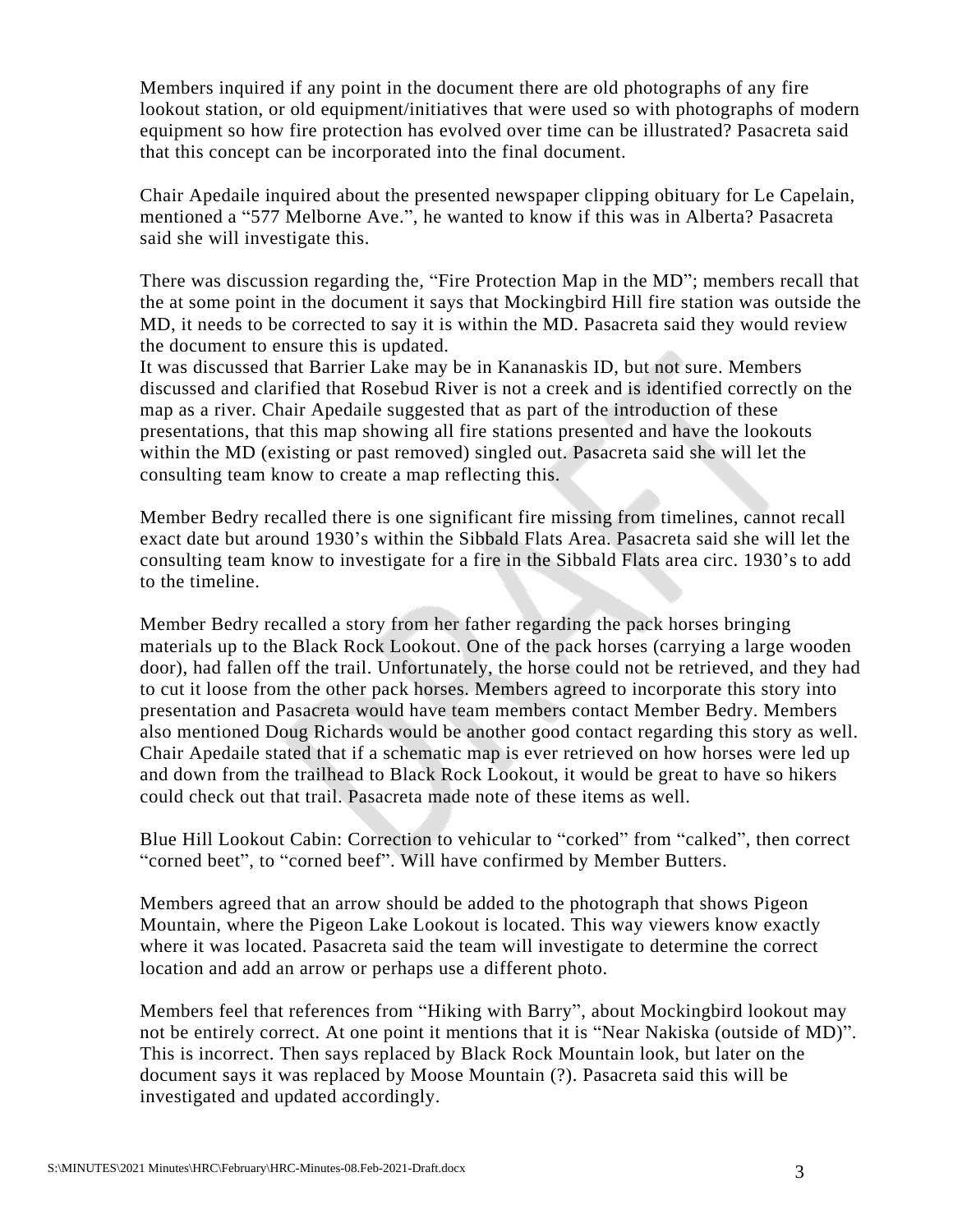Discussion on the Morley Aerodome and if more information can be presented so viewers understand what it is (Pasacreta will also check spelling)

Last page reads, "collection" and should be corrected to "collecting". Final page has a photograph of a painting (Pasacreta will add a reference to name and Artist).

There is a link at the end of the presentation. Chair Apedaile suggested it be made more obvious that this is a link to direct viewers to the interview portion of the project.

#### **Logging Presentation comments (sequential)**

On any photographs missing a reference, one will be added to the final document.

Members stated they had never heard of the "Bighorn Ranger Station" and wondered if it is located with the Bighorn District (north of Nordegg), Pasacreta will confirm. It was also mentioned that the Aura Ranger Station is located near the Cadet Camp in the MD of Bighorn.

Member Bedry mentioned a story about a group that Mountain Biked up to Blackrock. However, when they descended it did cause some damage to the hiking trail. This biking now continues each season.

It was suggested to remove the reference that logging was centred on Jamieson Road, which is not exactly accurate. Members discussed the various logging west of Jamieson Road on Crown land, with logs transported on the 1A to Spray Lakes Sawmill in Cochrane. Members stated that there is still active logging on private property and west of Jamieson Road. Also, within the Sibbald Flats area there is also logging activities that are active as well. Therefore, more detail on the timelines for Logging Industry can be added. It was found that around 1970's that logging primarily stopped on Jamieson Road, but Pasacreta will let the consulting team know and it will be updated in the document to reflect this.

The members requested clarification regarding the Logging Statistics shown in the "First Statistics for Forestry" table listing. Was this report in Canadian dollar amounts of timber products for 1912? Are these numbers Provincial or all of Canada? As they are quite significant if reflects only Alberta, especially for 1912. Members thought it would be interesting to show current statistics, to provide contrast. It should be noted that Forestry is one of the top five industries in Alberta. Pasacreta will confirm the statistics and add to this information to the document.

Members inquired if it was correct that Eau Claire was headed up by Lord Beaverbrook. Chair Apedaile mentioned that the jargon for logging operations was derived from Quebec French and English mixed. Perhaps this could be mentioned in the presentation (French and English terms for logging operations).

*End of presentations.*

## **Discussions after presentations**

It was mentioned by Pasacreta both presentations will be more encompassing once the interview and site visits portion has been added. It was also much more difficult to find archival info for Logging within the MD, as this information primarily based more on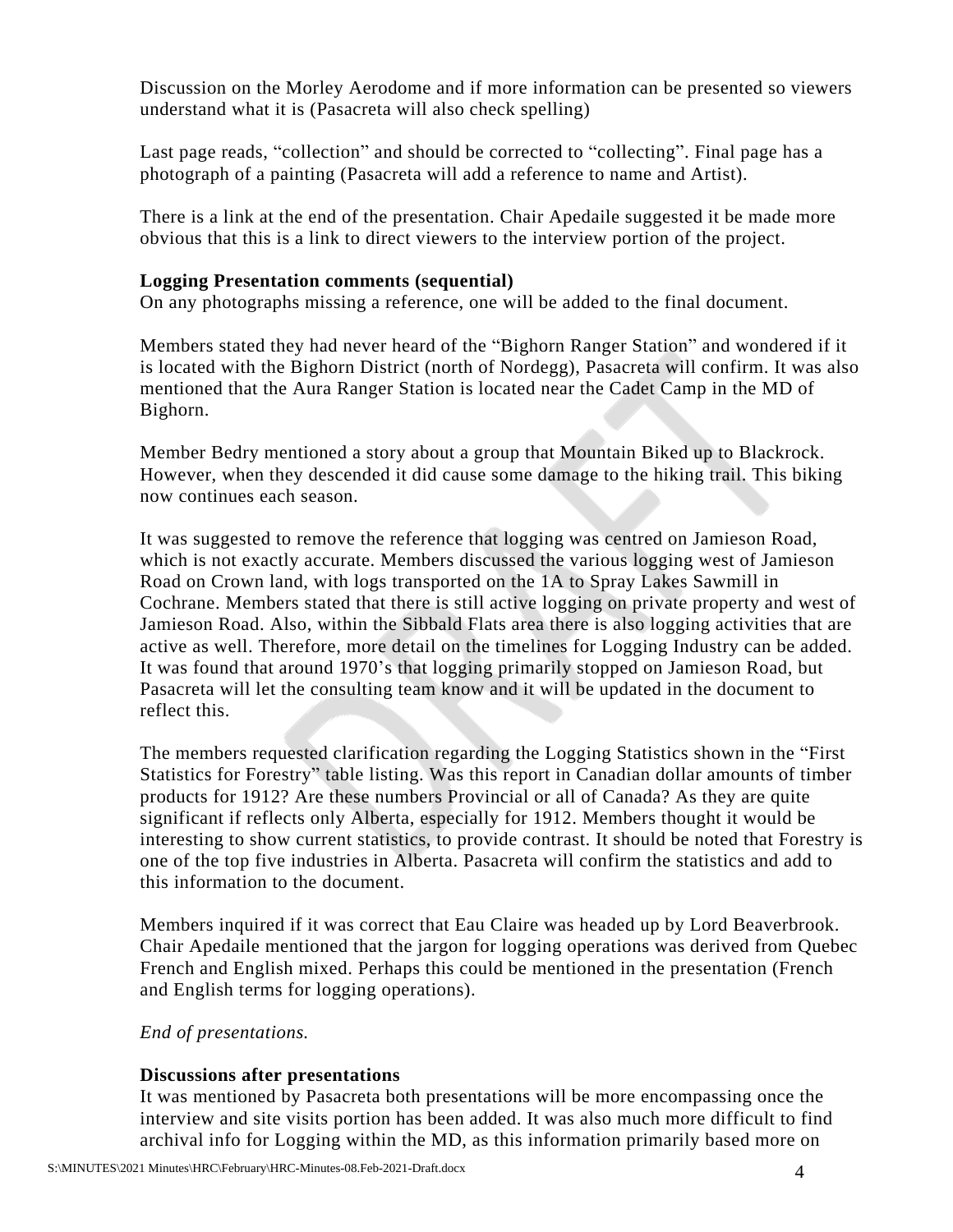personal accounts. Interviewing residents along Jamieson Road regarding logging will be a huge asset, once this completed it will enrich this presentation. Chair thanked Pasacreta for the amount of work already compiled by the consulting group. Members are excited for final products to be completed and are extremely pleased with results so far.

Next steps by Fireweed Consulting Group are starting interviews and conducting visits for photographs. Some residents want to show old logging sites and ruins. Pasacreta mentioned that some residents already mentioned you can date a logging site based on the stumps (two to three feet stumps in height were hand sawed, anything lesser is machine cut). Fireweed Consulting is hoping to start these portions of the project in late spring, early summer. Everything is based on what is currently within their limits and what can be included. She will keep Administration updated, as thing progress. Pasacreta requested that the finalizing dates remain open as Provincial regulations with Covid-19 may change.

It was also mentioned that if there are any other residents that Members feel should be added to the interview list, to let Fireweed Consulting know. They currently have enough to work with. All members will look at the circulation list and provide comments or additions by email. Everyone thanked Laura Pasacreta for this presentation and providing these updates to the members.

There was no further discussion.

## **2. HRC Budget for 2021**

The Director of Planning, Jared Kassel, informed members that he would be signing off from the meeting at 11:00 a.m. However, it was quickly discussed that HRC has a \$6000 budget to work on items for this year. Will need to be decided by committee what they are wishing to proceed with for 2021. All members agreed they would like to proceed with another Heritage Calendar. It was mentioned by Pasacreta any photographs collected under the Forestry Research product can be used for a Calendar, as they are all photographs of places within the MD of Bighorn. These photographs would be shared with Administration to distribute to members for review and selection.

*Jared Kassel signed-out of the meeting at 10:58 a.m. Laura Pasacreta signed-out of the meeting at 11:00 a.m.*

# **E. UNFINISHED BUSINESS**

#### **1. Tracking Form**

Items in red on tracking form are presented on the agenda and discussed below:

**4.1 – Oral History Project (Budget for 2022):** Will put on next meeting agenda to discuss. The members discussed that they should keep open this idea to conduct any future interviews. Due to FOIP, Members requested their listing and Fireweed's list be added as "In-camera" items at the next meeting.

**4.3 - Heritage Calendar Project for 2022:** As mentioned above, the Photograph Inventory List (from Dr. Pratt) that HRC currently has and the photographs from the Forestry Research Project can be utilized for a 2022 Calendar. Members agreed to be strict that photographs must be originated from MD of Bighorn. Mr. Kassel mentioned previously he will prepare article for the next MD newsletter. The Heritage Calendar will be added to the next meeting agenda.